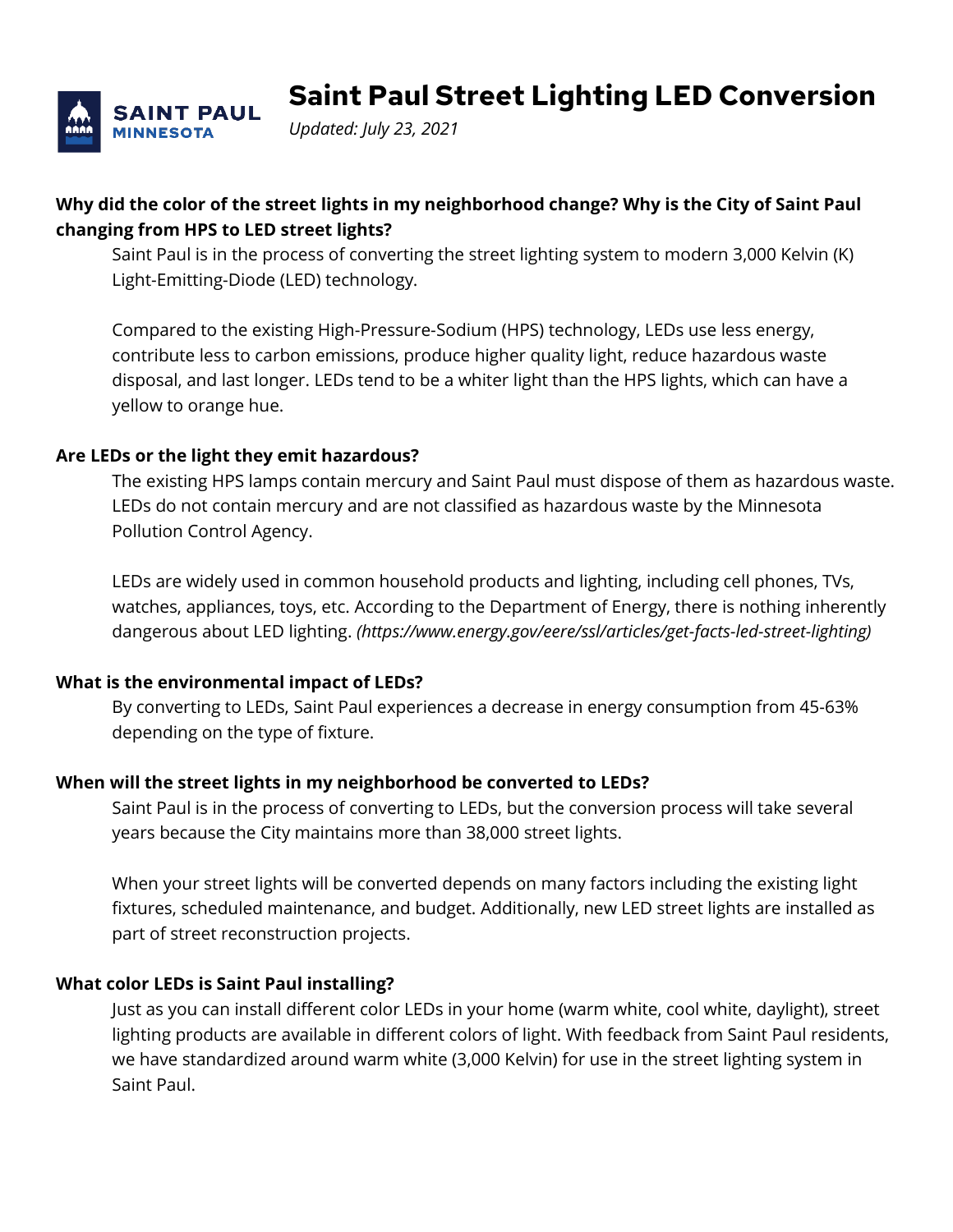There are more options for different types and color LED bulbs in your home than for street lighting fixtures. The City's street lighting system needs to meet standard lighting requirements.

### **Why is the light so bright/white?**

All HPS, fluorescent, and LED bulbs produce less light the longer they are in use. The HPS lights that are being replaced have been in place for a number of years and in that time have deteriorated and are now producing less light than when they were originally installed.

The street lighting system is designed to accommodate the reduction in light output that occurs with deterioration, but the conversion to new LEDs does reset illuminance to the originally installed levels. The products used for conversion to LEDs have been tested by the City to ensure the illuminance matches the levels the street lighting system for which they were designed.

The existing HPS lights are very orange in color and have a low Color-Rendering-Index (CRI), so it is very hard to differentiate colors. Everything just looks orange no matter what color it is. LEDs have a higher color temperature and improved CRI. While this is a dramatic improvement in public safety and street light quality, for some people it may be a noticeable change that takes time to become comfortable with.

### **How did the City select the LED products used?**

Saint Paul street lighting is important City infrastructure for pedestrian and traffic safety. Saint Paul evaluated LED products based on environmental suitability, energy consumption, life cycle costs, cost of conversion, and compatibleness with the City's existing fixtures.

### **Will the City switch the LEDs back to HPS?**

The LED conversion helps the City strive toward some of its sustainability goals. LEDs use less energy, contribute less to carbon emissions, produce higher quality light, reduce hazardous waste disposal, and last longer. Switching back is highly unlikely. Unlike in your home where you can change to LED by simply switching the light bulb, many of the light fixtures in Saint Paul's street lighting system require additional work or conversion for LEDs.

### **What if I don't like the LED lights?**

The citywide transition to LEDs is vital to ensuring the sustainability of the street lighting system in Saint Paul.

Many years ago, when Saint Paul first transitioned from the white colored mercury-based lighting technology to the orange HPS technology, many citizens didn't like the new lighting because of the orange color of HPS lights. The conversion to LEDs may initially change the look and feel of an area. Please give yourself time to adjust to the new appearance. Remember when the LEDs are first installed they will appear brighter and whiter.